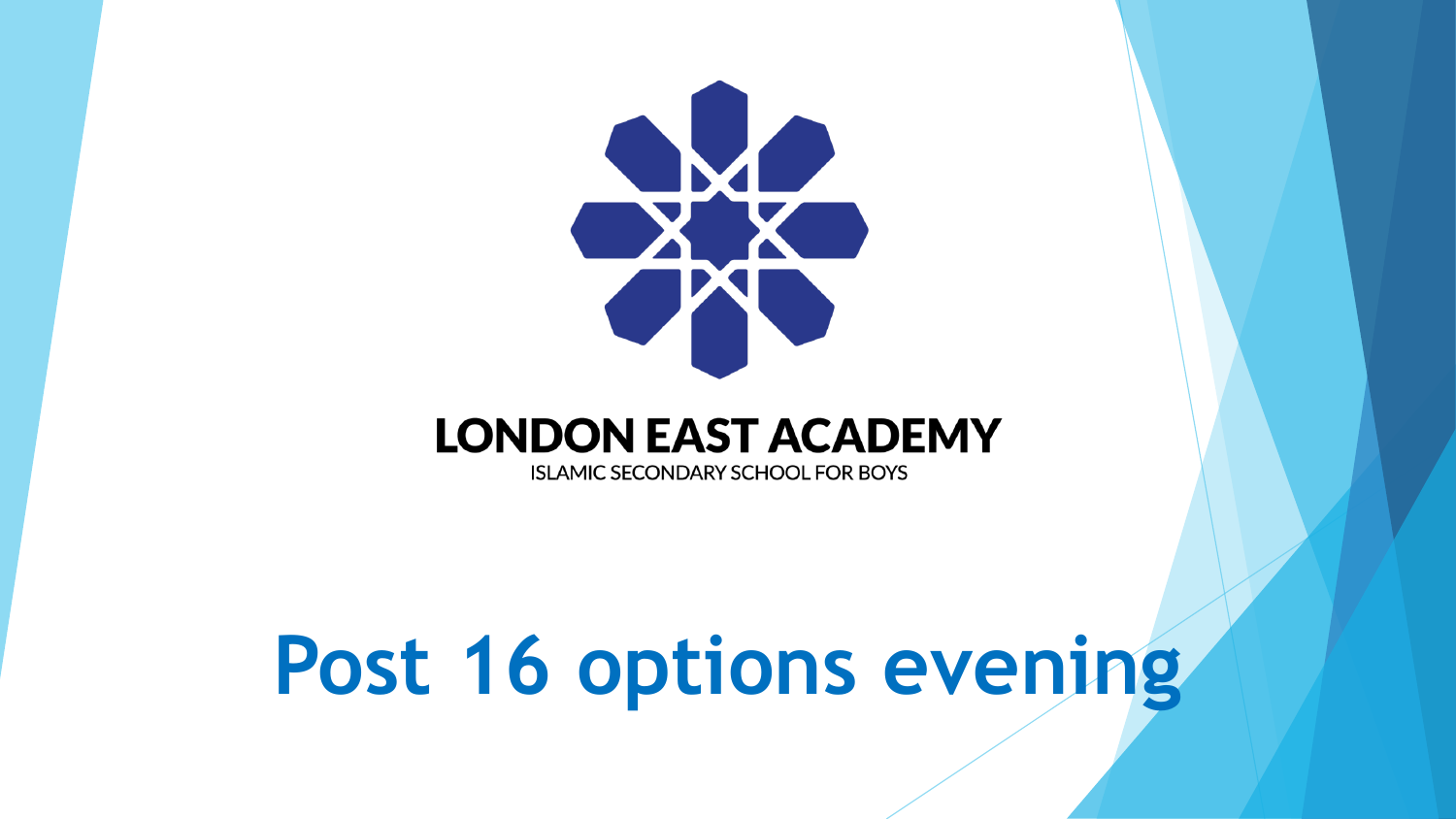#### What are my post 16 options?

https://www.youtube.com/watch?v=f\_xAQNNi4pA&t=5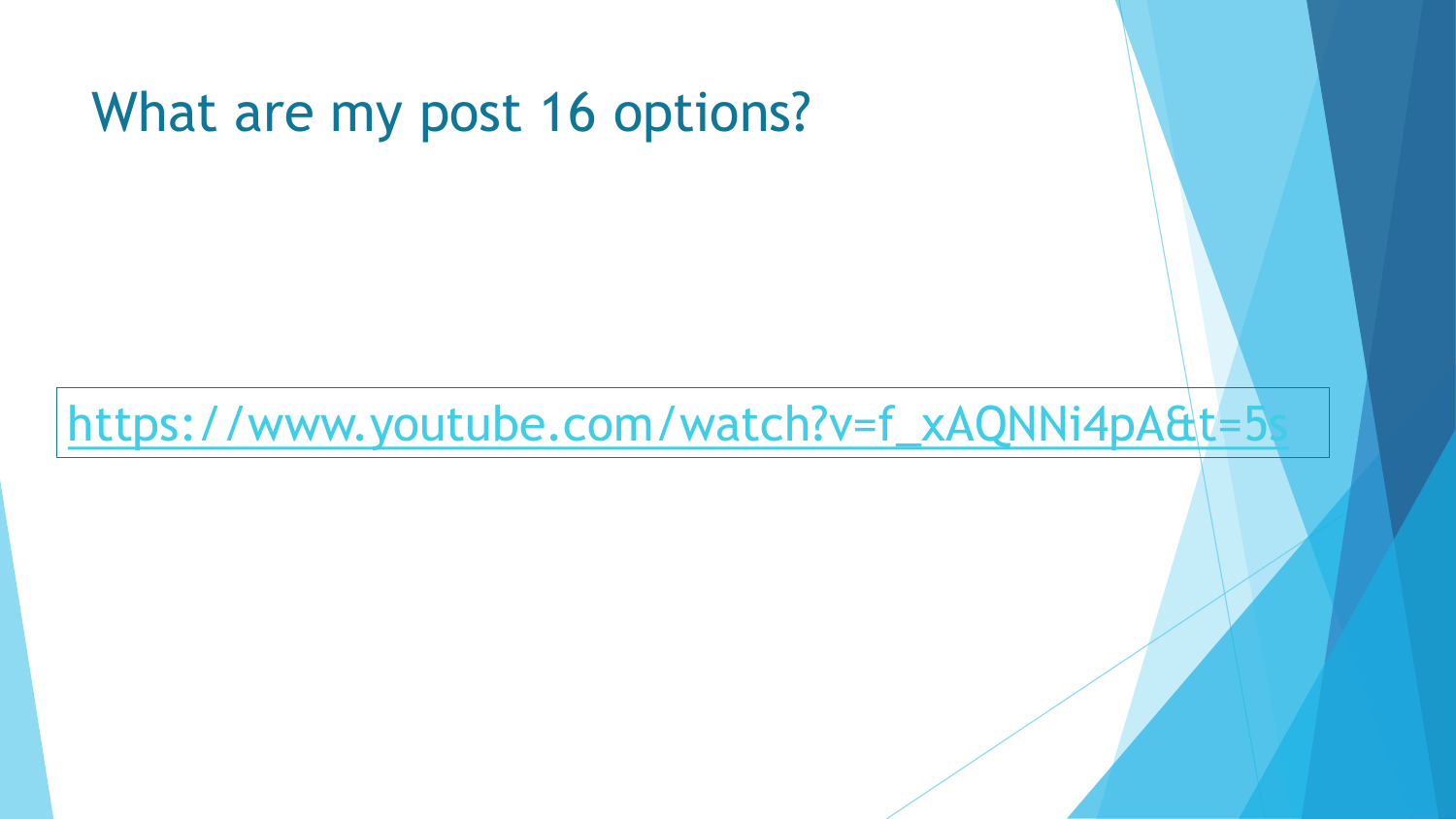#### **A Levels**

Why choose A Levels?

Choosing your A Levels what you need to consider After A Levels - what next?

A Level students thinking about apprenticeships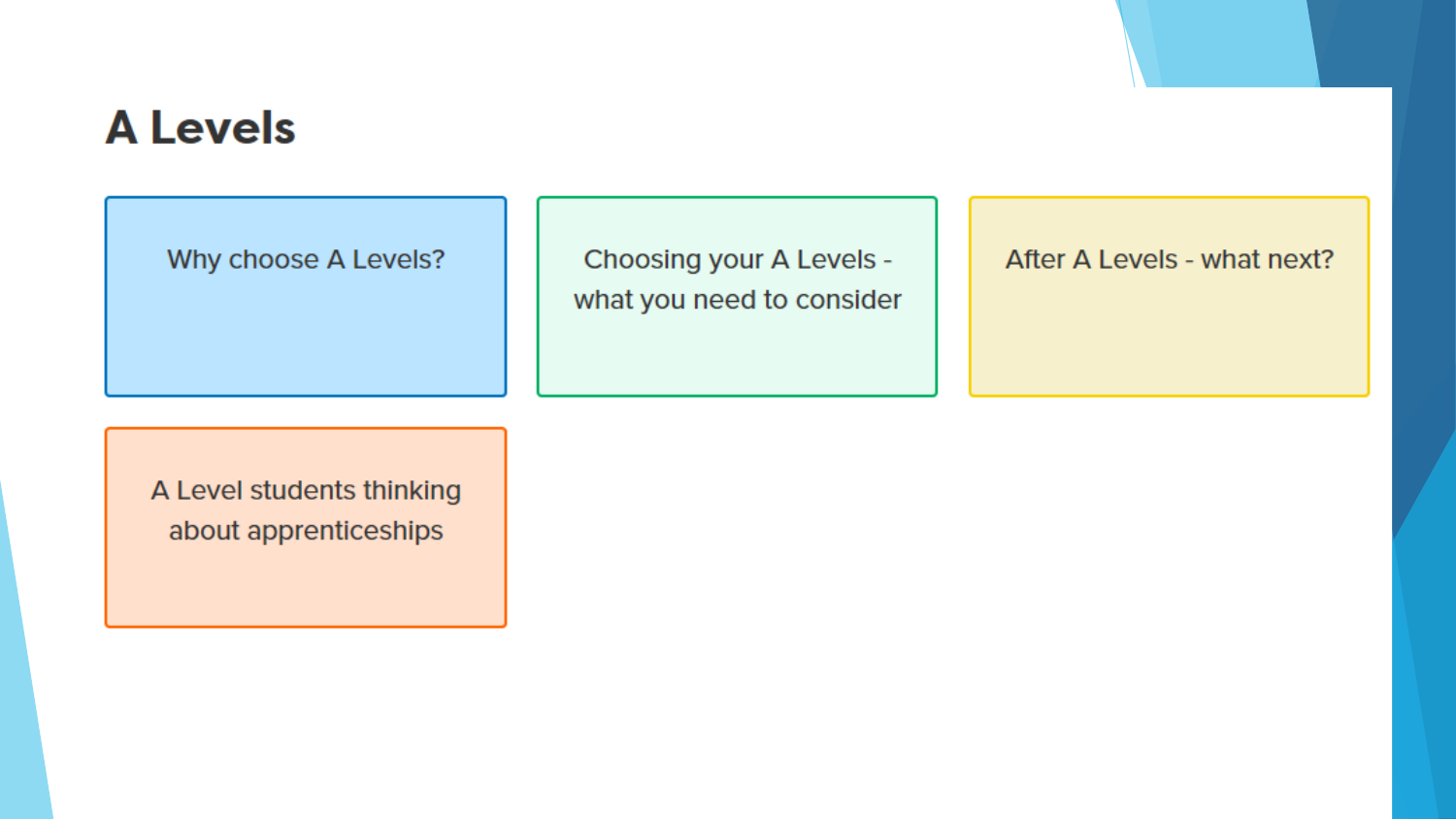**Why choose A-Levels**

**Level 2** GCSE **BTEC - Coursework Based Level 3**  $-$ AS/A2

**BTEC** - Coursework based (less recognised)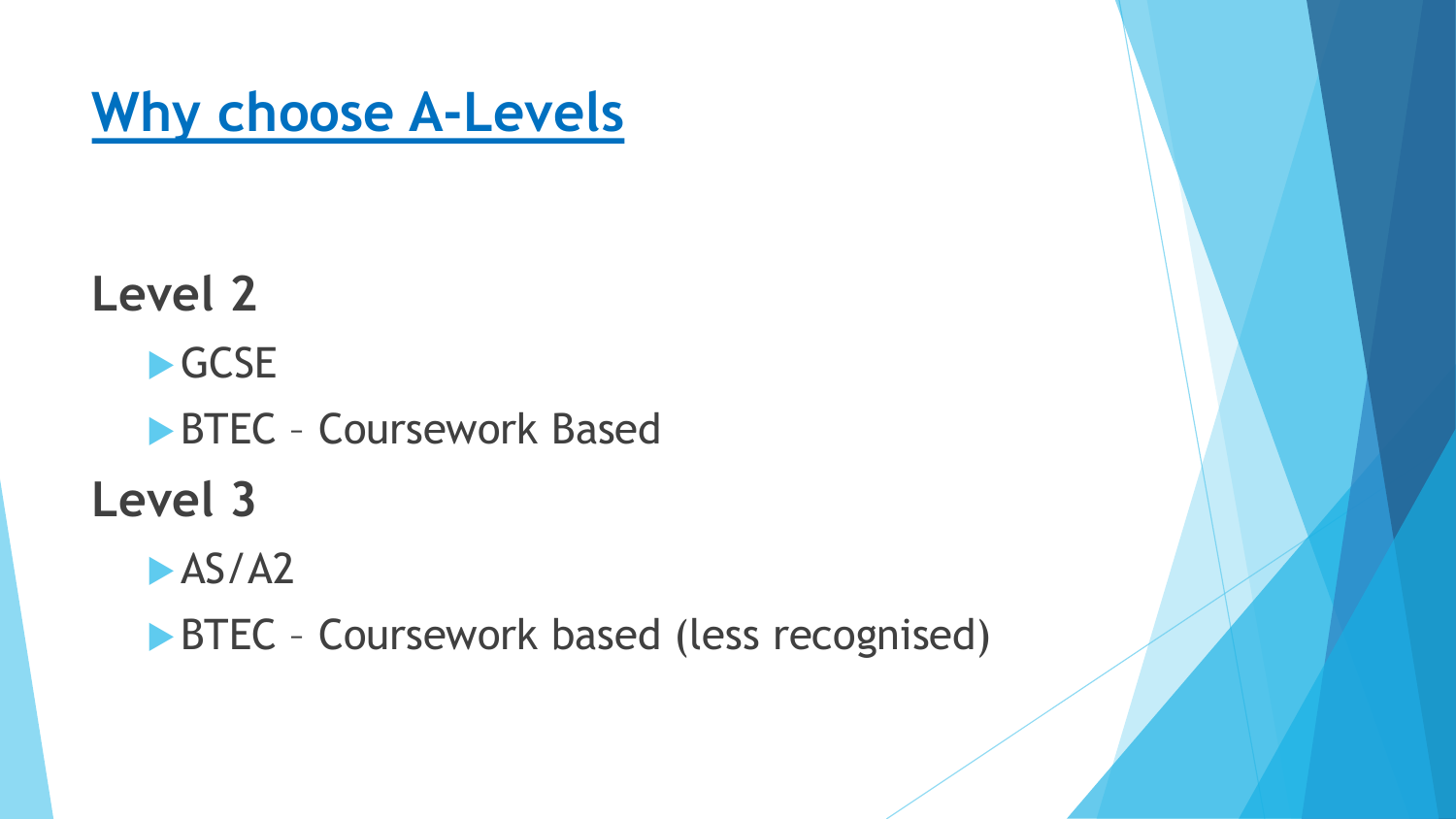# **What you need to consider**

#### **Three Core subjects**

**Two main interests/requirements** 

▶ Biology, Chemistry, Physics, Computing, English, Business, Maths

Subject which is less time consuming (Coursework)

**Economics, Geography** 

#### **Options**

Anything else you are interested in

▶ Should be a subject you can drop if necessary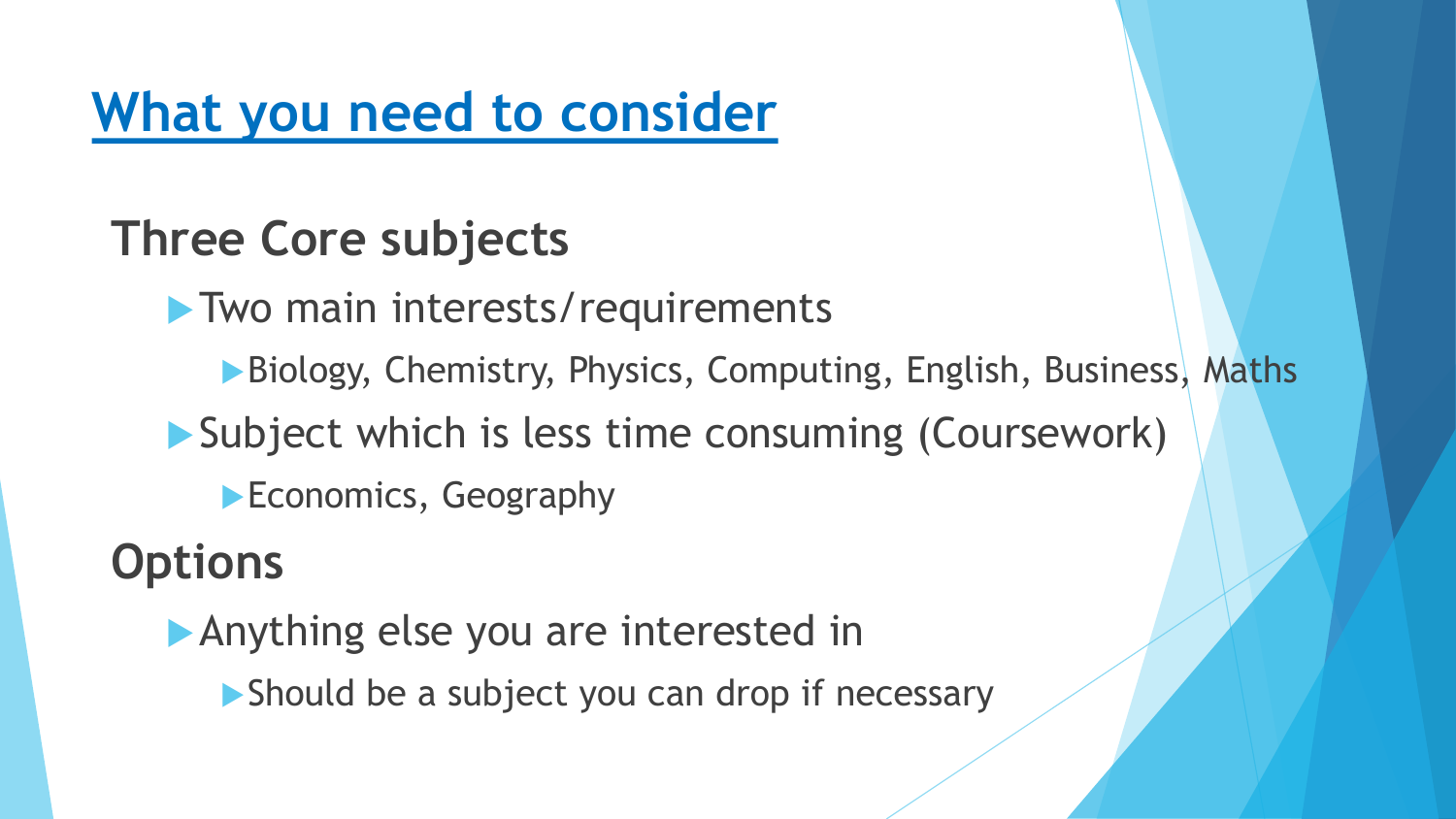# **What's next?**

## **University**

**LETTER BY UCAS points** 

| $A^*$        | 140 |
|--------------|-----|
| $\mathsf{A}$ | 120 |
| B            | 100 |
| $\mathsf C$  | 80  |
| D            | 60  |
| E            | 40  |

| $\mathsf{D}^*$ | 140 |
|----------------|-----|
| D              | 120 |
| M              | 80  |
| P              | 40  |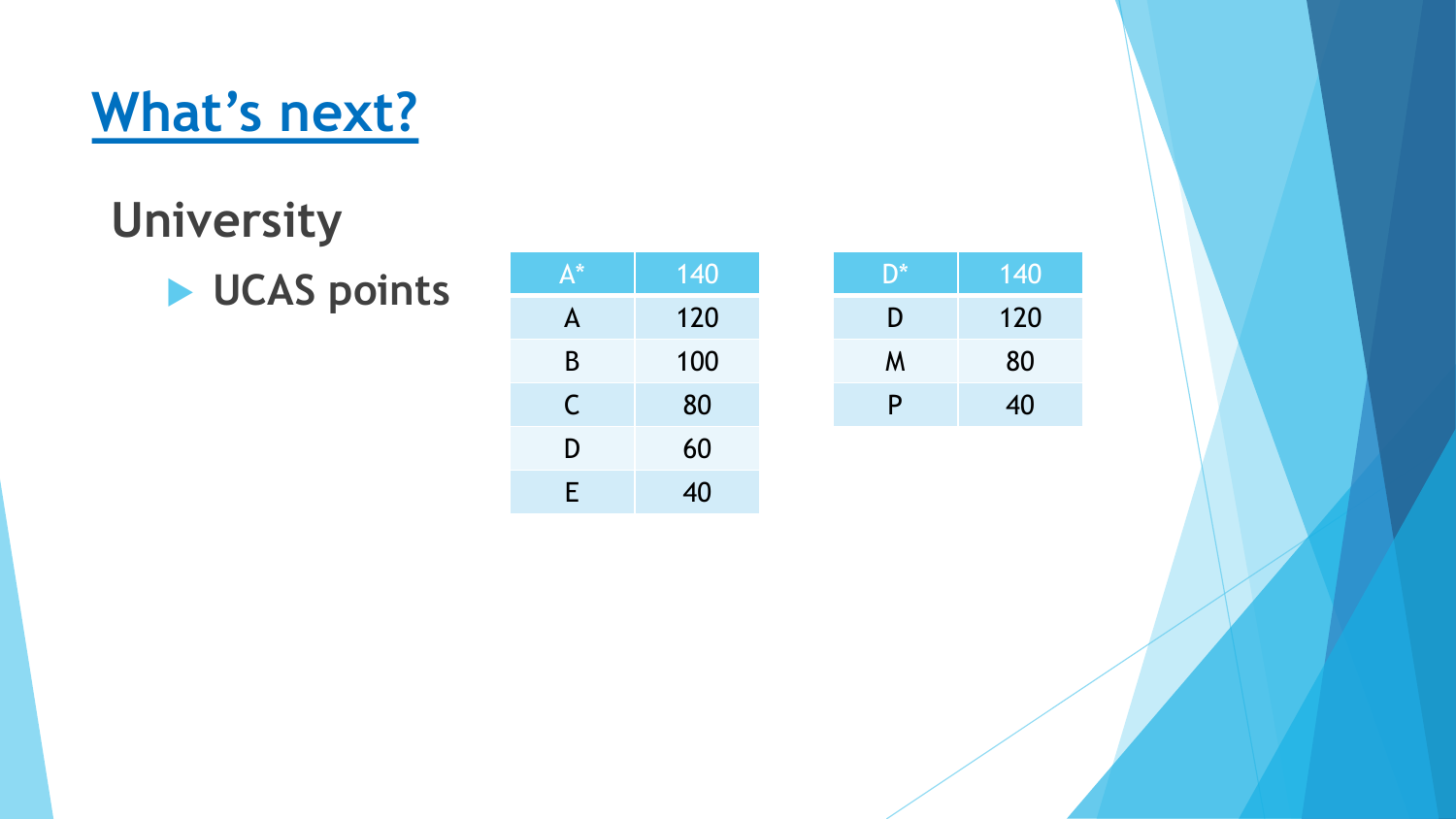### T-Levels: What are they?

- T Levels are new courses which follow GCSEs and are equivalent to 3 A levels. These 2-year courses, which launched September 2020, have been developed in collaboration with employers and businesses so that the content meets the needs of industry and prepares students for work, further training or study.
- T Levels offer students a mixture of classroom learning and 'onthe-job' experience during an industry placement of at least 315 hours (approximately 45 days).

Watch:

<https://www.youtube.com/watch?v=PTc5pxcHMUY>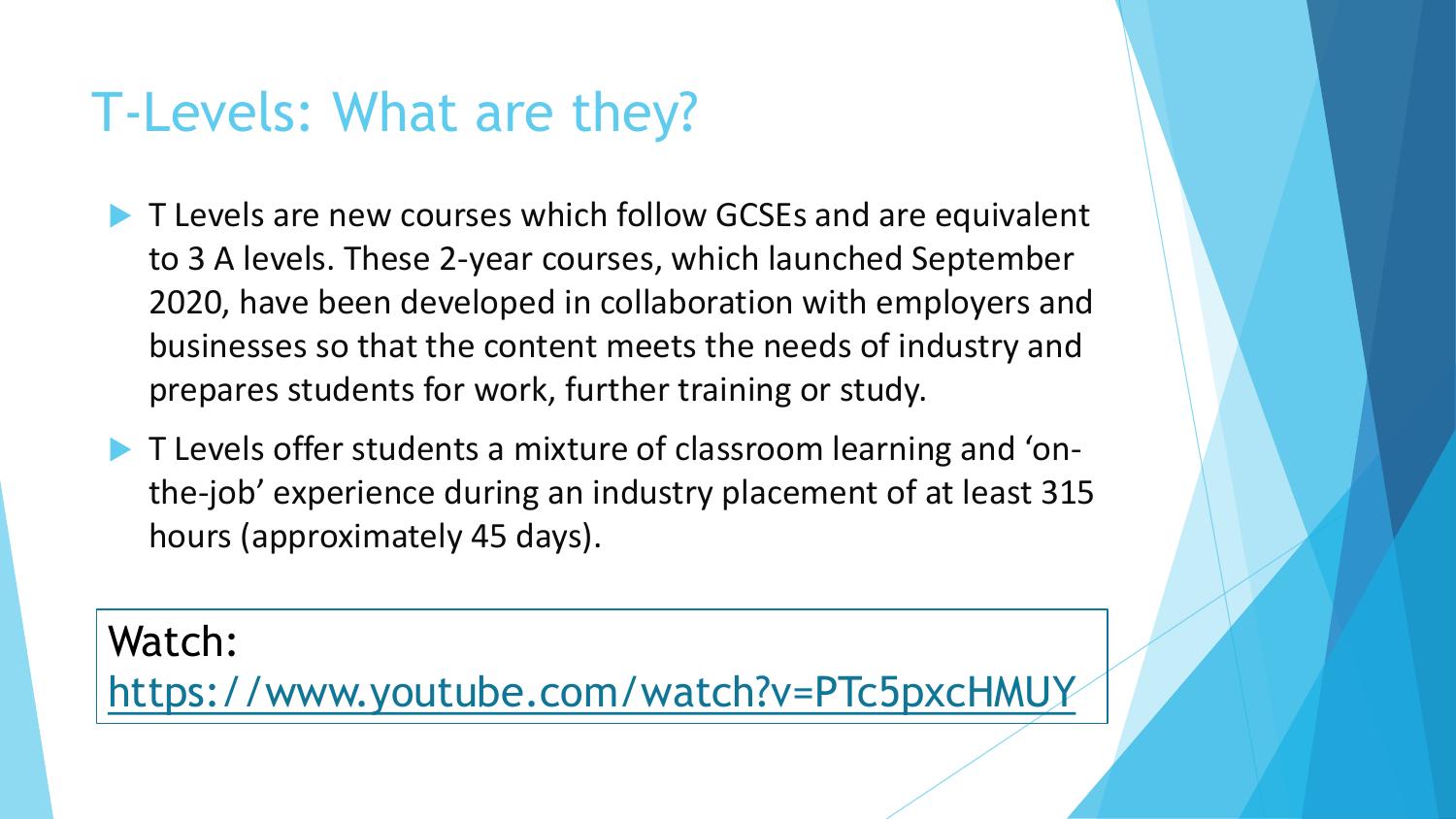# T levels

| <b>T Level Providers</b>              |                                                  |                    | T LEVEL ROUTE DELIVERY BY ACADEMIC YEAR |                    |                           |         |                                         |                |                                    |             |                                                 |                                                      |                    |                    |              |
|---------------------------------------|--------------------------------------------------|--------------------|-----------------------------------------|--------------------|---------------------------|---------|-----------------------------------------|----------------|------------------------------------|-------------|-------------------------------------------------|------------------------------------------------------|--------------------|--------------------|--------------|
|                                       | <b>T</b> Level<br><b>Transition</b><br>Programme |                    | <b>Digital Route</b>                    |                    | <b>Construction Route</b> |         | <b>Education and Childcare</b><br>Route |                | <b>Health and Science</b><br>Route |             | <b>Business and</b><br>Administrati<br>on Route | <b>Engineering</b><br>and<br>Manufacturin<br>g Route |                    |                    |              |
|                                       | 2020/21                                          | 2021/22            | 2020/21                                 | 2021/22            | 2022/23                   | 2020/21 | 2021/22                                 | 2022/23        | 2020/21                            | 2021/22     | 2022/23                                         | 2021/22                                              | 2022/23            | 2022/23            | 2022/23      |
| <b>Barking &amp; Dagenham College</b> |                                                  | $\pmb{\mathsf{x}}$ |                                         | $\mathbf{x}$       | $\mathbf x$               |         | $\mathbf x$                             | $\pmb{\times}$ |                                    |             |                                                 |                                                      | $\pmb{\mathsf{x}}$ |                    | x            |
| <b>Big Creative Training Ltd</b>      |                                                  |                    |                                         |                    | x                         |         |                                         |                |                                    |             |                                                 |                                                      |                    |                    |              |
| <b>Leyton Sixth Form College</b>      |                                                  |                    |                                         |                    |                           |         |                                         |                |                                    |             | $\mathbf x$                                     |                                                      |                    |                    |              |
| <b>Mulberry UTC</b>                   |                                                  |                    |                                         |                    | $\pmb{\mathsf{x}}$        |         |                                         |                |                                    |             |                                                 | $\pmb{\mathsf{x}}$                                   | $\mathbf{x}$       |                    |              |
| <b>New City College</b>               |                                                  |                    |                                         |                    | x                         |         |                                         | x              |                                    | $\mathbf x$ | $\pmb{\mathsf{x}}$                              |                                                      | $\mathbf x$        | $\pmb{\mathsf{x}}$ | $\mathbf{x}$ |
| <b>Newham College</b>                 |                                                  | x                  |                                         | $\pmb{\mathsf{x}}$ | $\pmb{\mathsf{x}}$        |         |                                         | $\mathbf x$    |                                    |             |                                                 | $\pmb{\mathsf{x}}$                                   | $\pmb{\mathsf{x}}$ | x                  |              |
| <b>NewVic</b><br>(Newham Sixth Form)  |                                                  |                    |                                         |                    | x                         |         | $\mathbf x$                             | $\mathbf x$    |                                    | x           | $\mathbf{x}$                                    |                                                      |                    | x                  |              |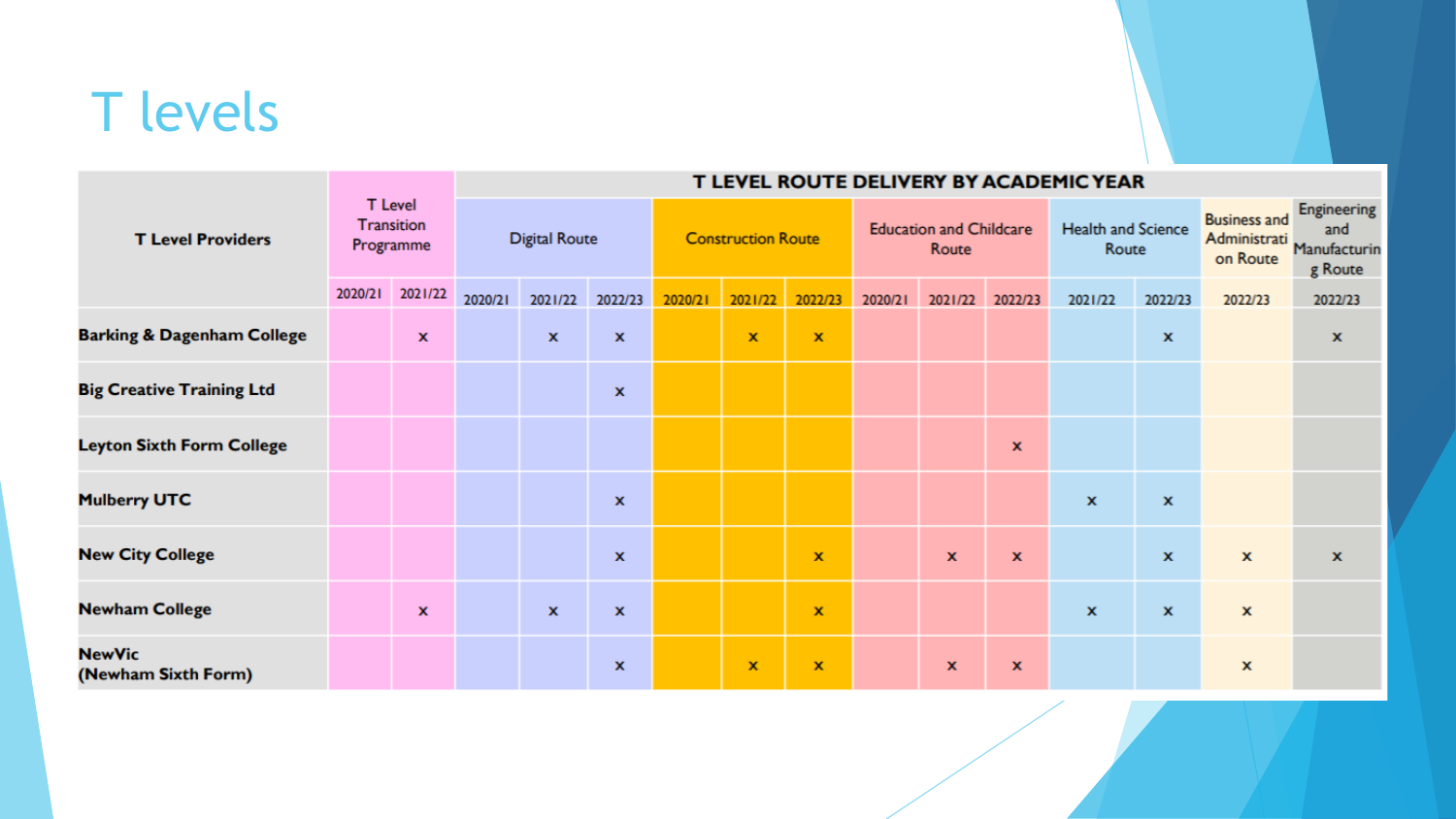#### **Thinking about apprenticeships**

- Apprenticeships are structured programmes that teach you the skills you need to perform well in your job. They allow you to learn practical skills in your workplace, build up valuable knowledge and skills, gain qualifications and earn money at the same time.
- As an employee, you will be based in a workplace the majority of the time, as most of the training takes place on the job. You will usually attend off-the-job training once a week and you could be working towards a qualification, such as National Vocational Qualification (NVQ), other nationally recognised qualifications or a certificate of achievement.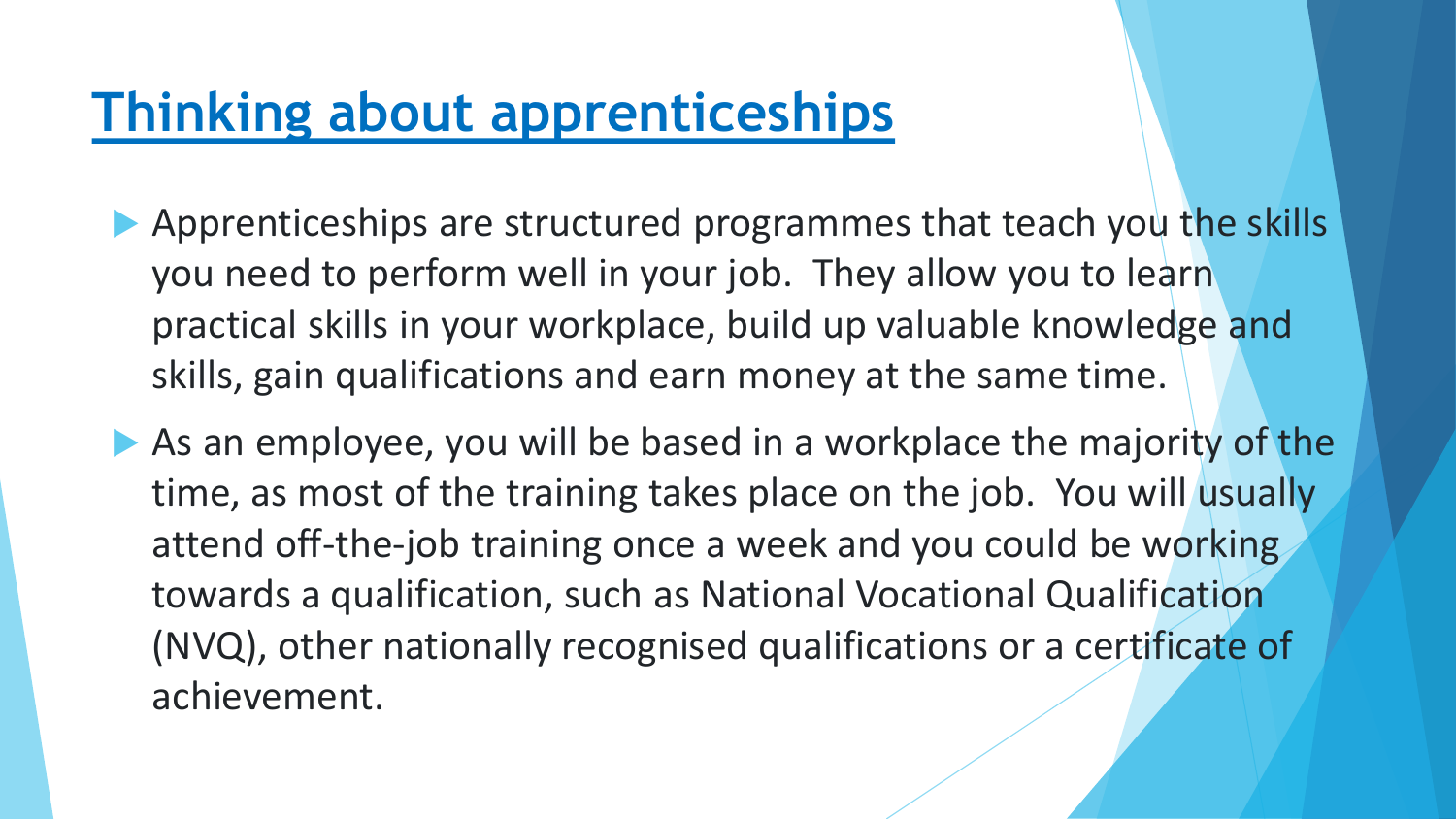# **Thinking about apprenticeships**

#### **Apprenticeship**

- ▶ Job availabilities will be displayed on college sites before the year ends.
- Dob search websites will also have positions open
- **E.g. Barclays bank run an apprenticeship program**

For further information on apprenticeships download our apprenticeships guide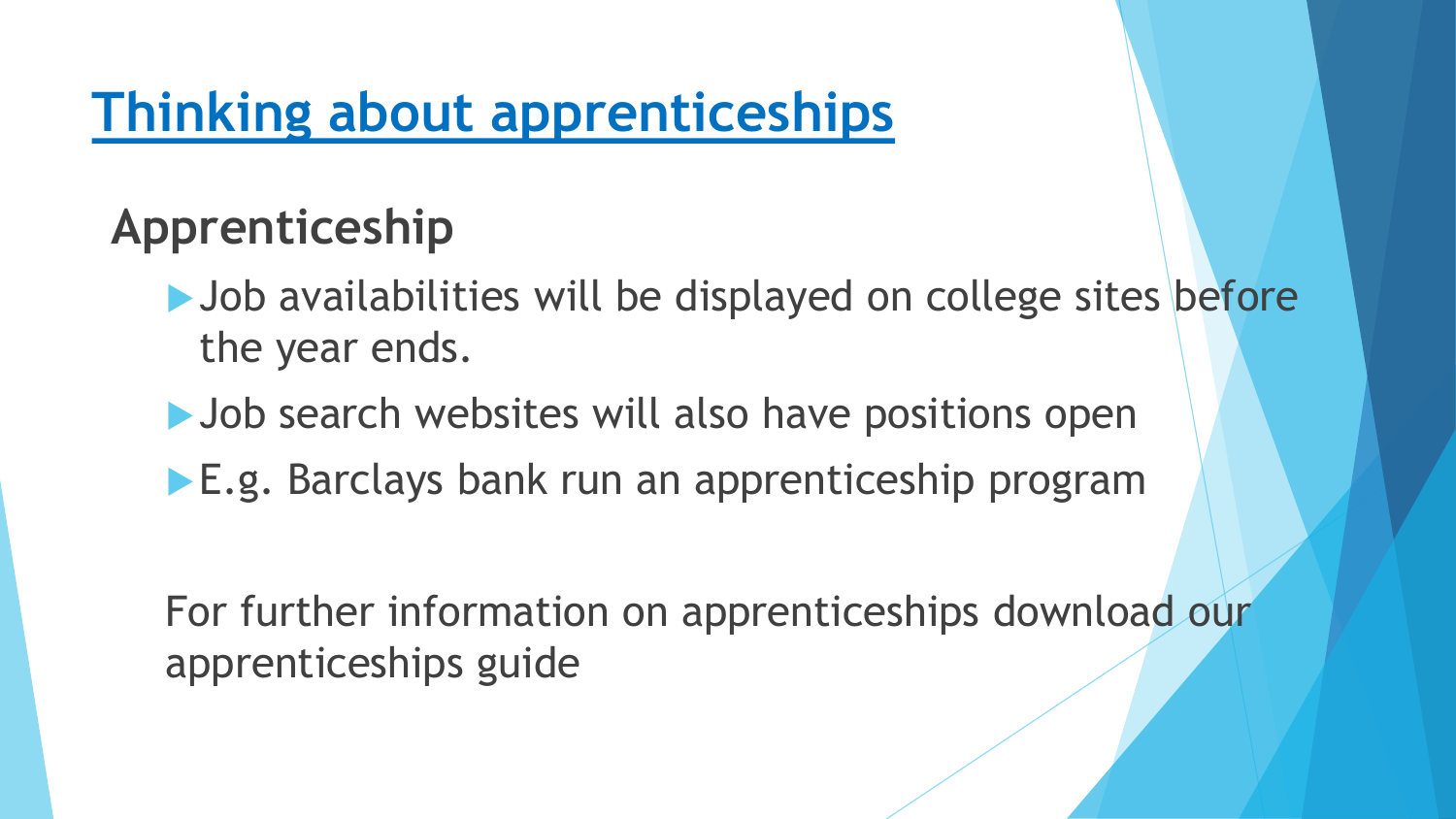

#### 4. How to claim

Apply to your school, college or training provider. Ask student services or your tutor to explain what you need to do.

#### When to apply

Apply once you know where you'll study or train, so you'll get your bursary as soon as possible.

You might need to reapply for a bursary for each year of your course. Check with your provider.

https://www.gov.uk/1619-bursary-fund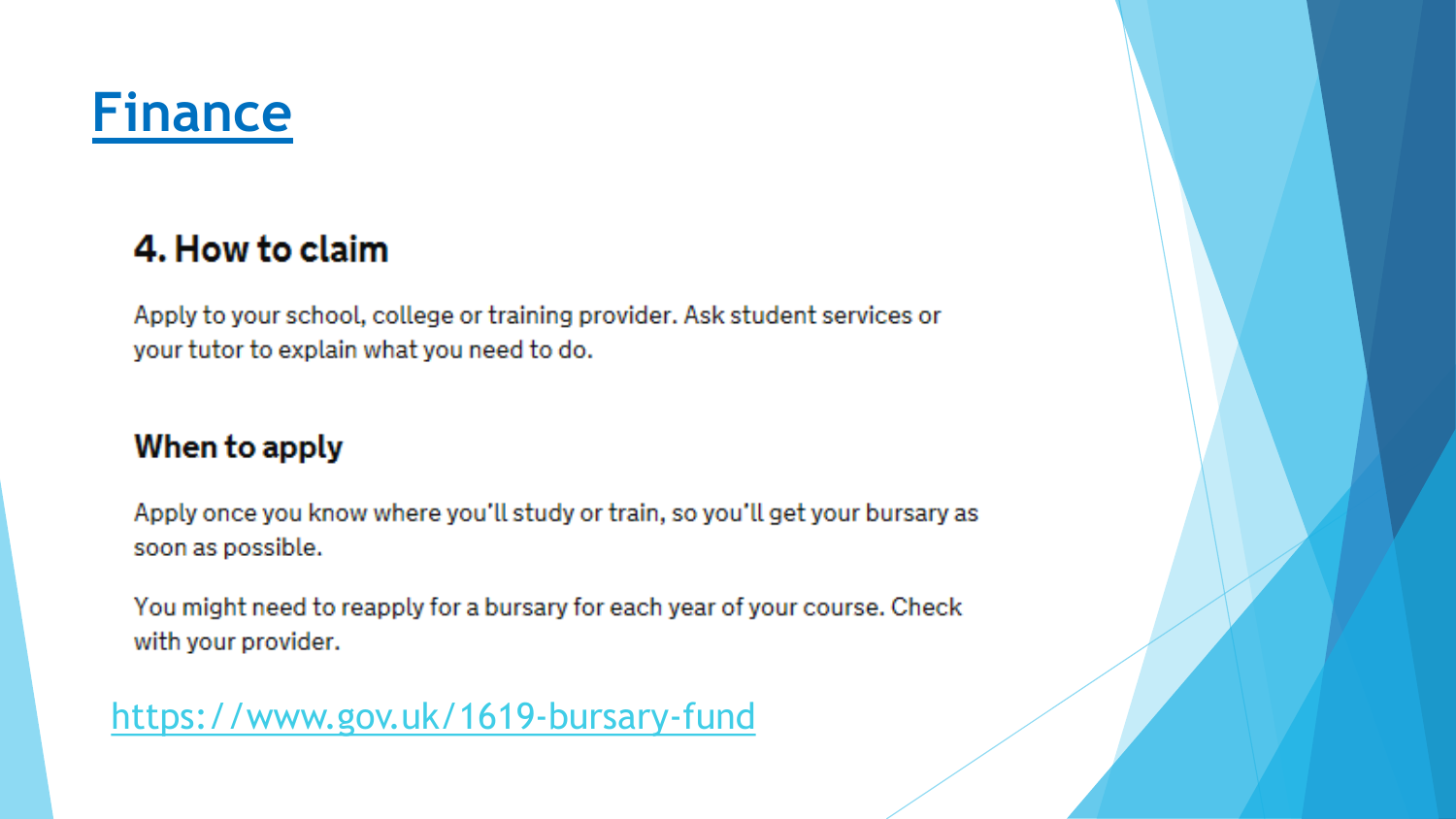#### **College Open Days & application process**

#### **6 th form & colleges**

https://www.london.gov.uk/sites/default/files/fe\_and\_sixtl **m\_admissions\_information\_-\_july\_2020\_update.pdf**

- The link above covers information on 6<sup>th</sup> form and colleges in London
- Information for students who are yet to apply
- Emails and contact information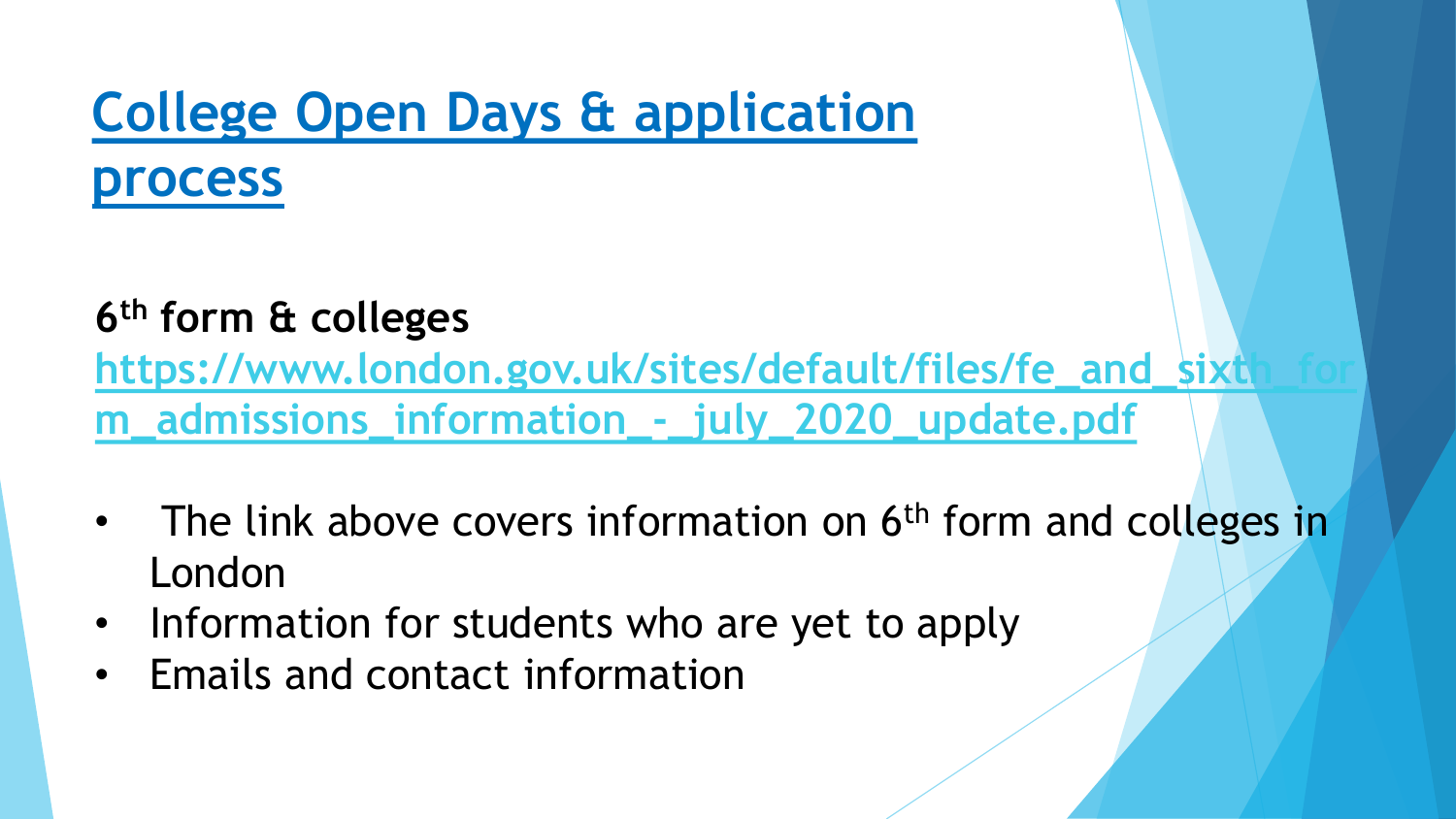# 6 th forms in Tower Hamlets

- [https://www.compare-school-performance.service.gov.uk/schools-by](https://www.compare-school-performance.service.gov.uk/schools-by-type?step=default&table=schools®ion=211&la-name=tower-hamlets&geographic=la&for=16to18)type?step=default&table=schools&region=211&la-name=towerhamlets&geographic=la&for=16to18
- **EXECT** Link above will provide information on all 6<sup>th</sup> forms in Tower Hamlets
- **Includes past results and progress scores**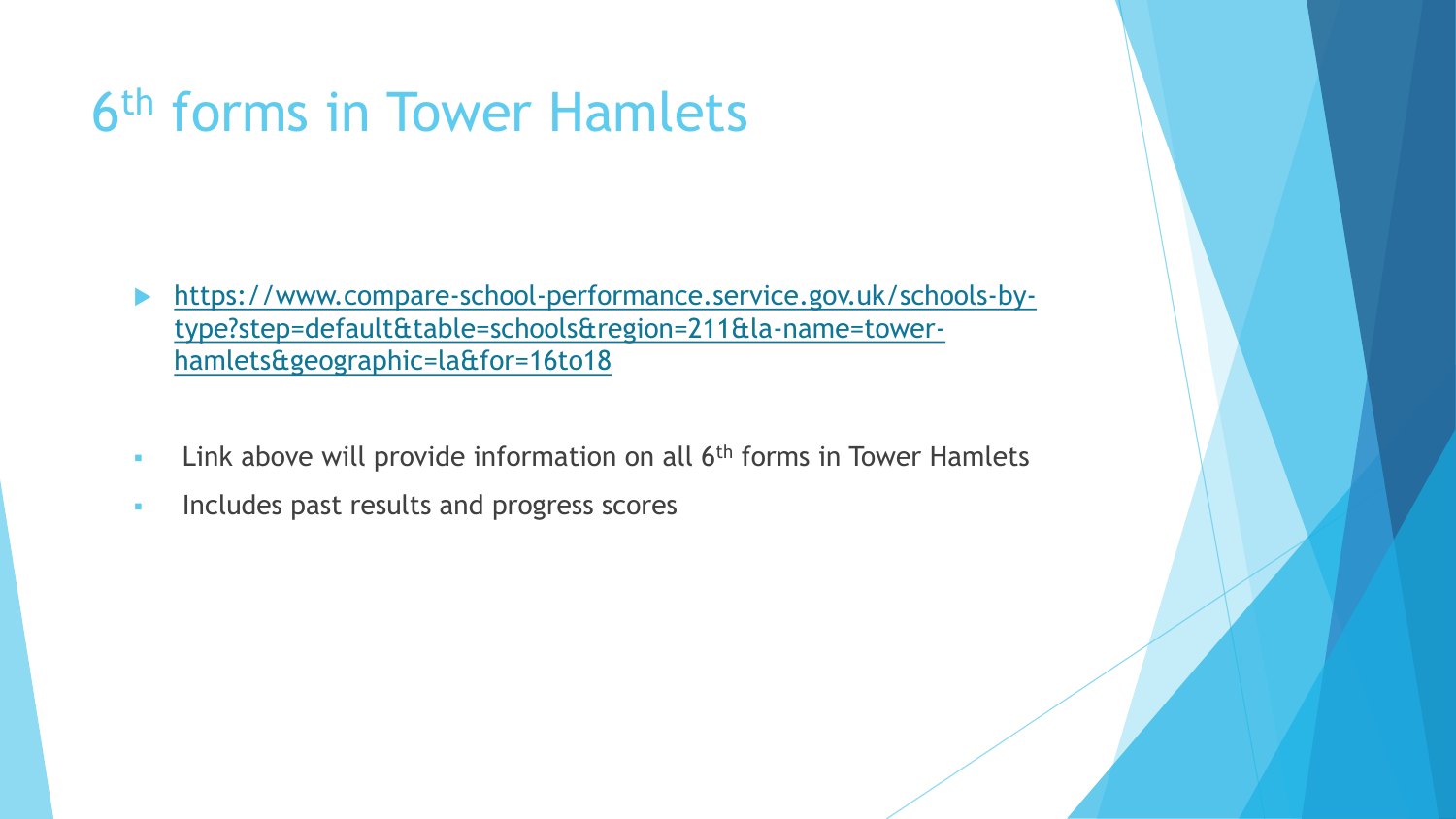#### How do I make a decision?

**EXPLORE:** You are encouraged to explore all the several different options available before deciding which you would like to apply to.

**APPLY:** You can apply to different colleges at the same time, and you are also encouraged to do so as this gives you more choice to make a final decision on results day. You can also apply for the college/sixth form route and at the same time explore the apprenticeship route. When you receive your GCSE results, you can make your final decision and confirm the place you would like to take while withdrawing from the others.

**All students will be making applications between October and January. All students must have made at least 3 applications by January 2022.**